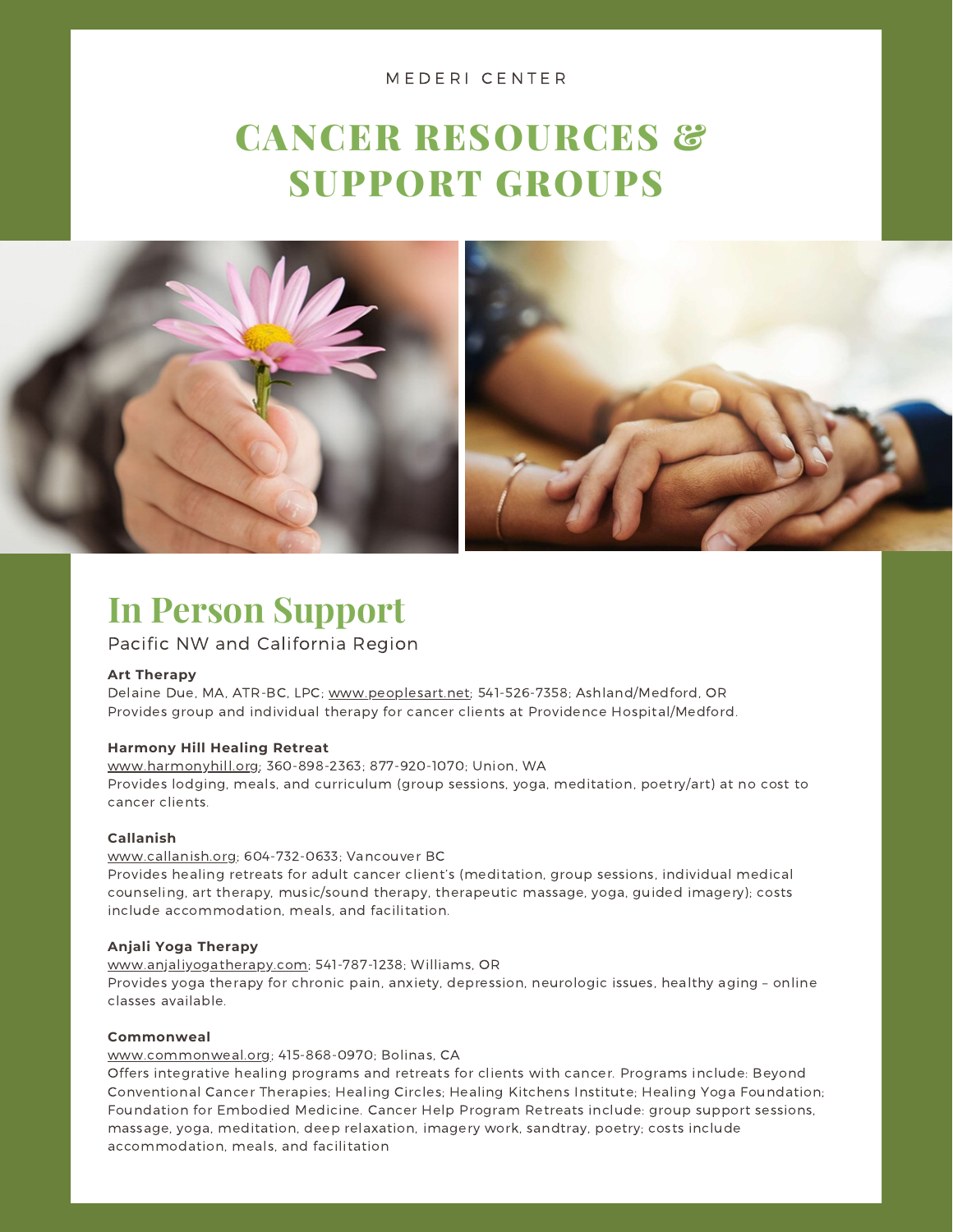### **Online Support**

#### Support Groups & Other Resources

**[www.cancer.net](http://www.cancer.net/)** provides a list of online communities for support options, including:

**[www.cancercare.org](http://www.cancercare.org/)** offers about 100 online groups for people with cancer and their loved ones. The groups are led by oncology social workers who give support and guidance.

**[www.cancersupportcommunity.org](http://www.cancersupportcommunity.org/)** is an international nonprofit dedicated to providing support, education, and hope to people affected by cancer. They provide support services through a network of professionally-led community-based centers, hospitals, community oncology practices, and online

**[www.caringbridge.org](http://www.caringbridge.org/)** helps you create a free, private, and secure web page, communicate updates in a patient care journal, share pictures, and coordinate help

**[www.4thangel.org](http://www.4thangel.org/)** provides free, one-on-one, confidential telephone support for people with cancer and their caregivers. Trained mentors who are cancer survivors or have been a caregiver to a person with cancer offer support and guidance during a difficult time.

**CONQUER** features inspiring stories written by patients, caregivers, and families; a long list of financial support resources, healthy living tips, and many other resources. [www.conquer-magazine.com/](https://conquer-magazine.com/)

The **National Cancer Institute** has a list of well over 100 support groups throughout the U.S. The types of support include emotional, financial, cleaning, post-treatment, etc. <https://tinyurl.com/mbdrav86>

**Radical Remission** is a community of patients, friends and family, health professionals, and Radical Remission survivors, sharing stories of those who heal against all odds. [www.radicalremission.com/](https://radicalremission.com/)



**Breast Cancer Recovery by Rebalancing Pilates** Using exercise designed and approved by The Pink Ribbon Program, these videos explore gentle stretching and movement post breast cancer surgery. [www.home.rebalancepilates.ca/](https://home.rebalancepilates.ca/)

**[www.cancerhopenetwork.org](http://www.cancerhopenetwork.org/)** provides free one-onone emotional support to adult cancer patients and their loved ones

**Beyond Conventional Cancer Therapies** explores the best of integrative and complementary cancer care to provide you with informed and best options. [www.bcct.ngo](http://www.bcct.ngo/)

**Specific to hereditary cancer**: [www.facingourrisk.org](http://www.facingourrisk.org/) provides resources, information, and support to individuals and families.

**Specific to breast cancer**: [www.breastcancer.org/](http://www.breastcancer.org/) provides resources, information, and support to individuals and families.